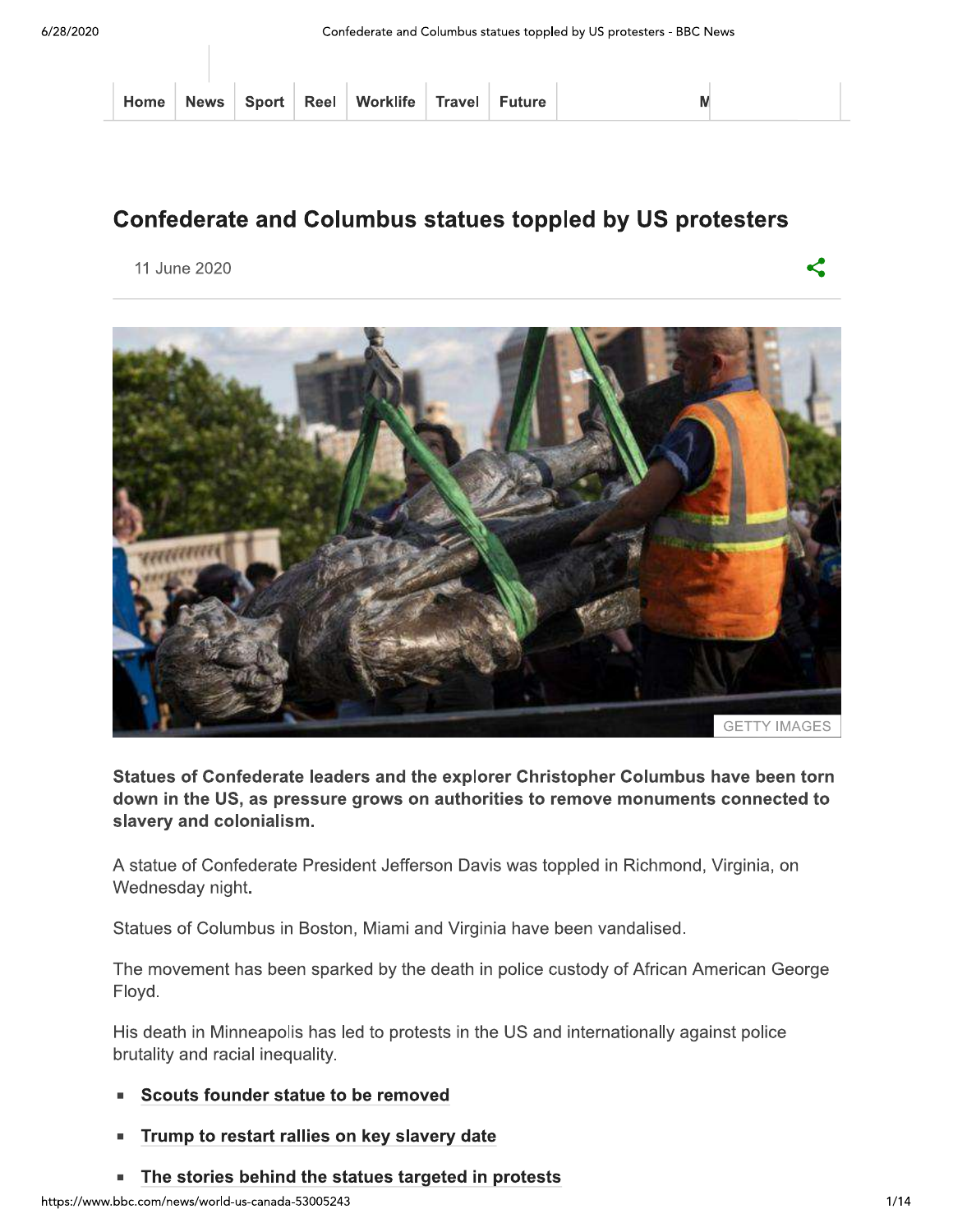Confederate and Columbus statues toppled by US protesters - BBC News

Memorials to the Confederacy, a group of southern states that fought to keep black people as slaves in the American Civil War of 1861-65, have been among those targeted.

A number of Confederate statues on Monument Avenue in Richmond have been marked with graffiti during the protests.

Richmond also saw a statue of Italian explorer Columbus pulled down, set alight and thrown into a lake earlier this week,.

A three-metre tall (10ft) bronze statue of Columbus was toppled in Saint Paul, Minnesota, on Wednesday.

The Columbus statue in Boston, which stands on a plinth at the heart of town, was beheaded.



Many people in the US celebrate the memory of Columbus, who in school textbooks is credited with discovering "the New World", the Americas, in the 15th Century.

But Native American activists have long objected to honouring Columbus, saying that his expeditions to the Americas led to the colonisation and genocide of their ancestors.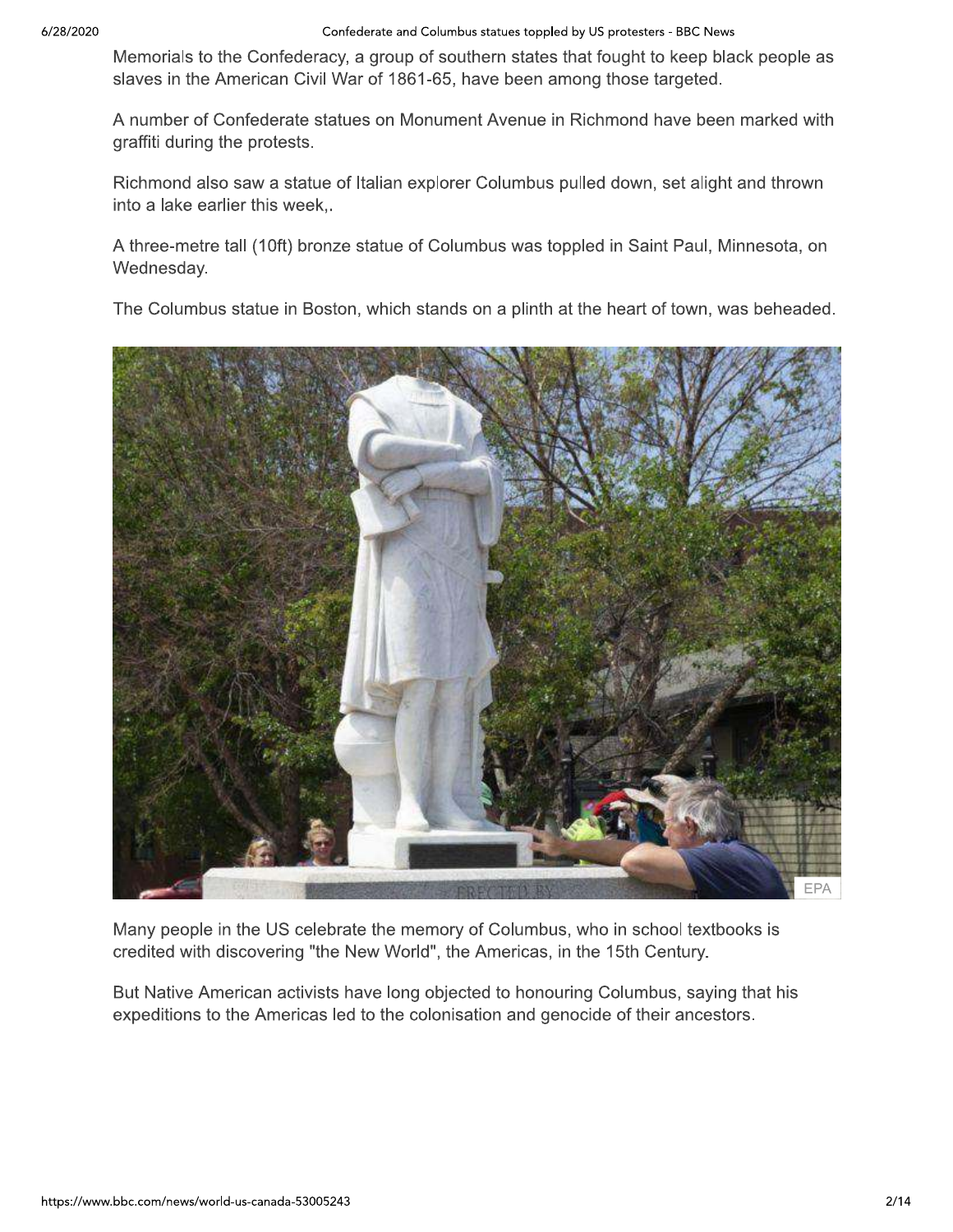

The death of Mr Floyd, whose neck was kneeled on by a police officer for nearly nine minutes, has spurred global protests led by the Black Lives Matter movement.

Many cities and organisations have taken steps to remove Confederate symbols, which have long stirred controversy because of their association with racism.



Last week, for example, Virginia's Governor Ralph Northam announced that a statue of Confederate General Robert E Lee would be removed from Richmond.

However, a judge has since granted a temporary injunction stopping the removal.

Stock-car racing organisers Nascar announced on Wednesday it was banning Confederate flags, frequently seen at races.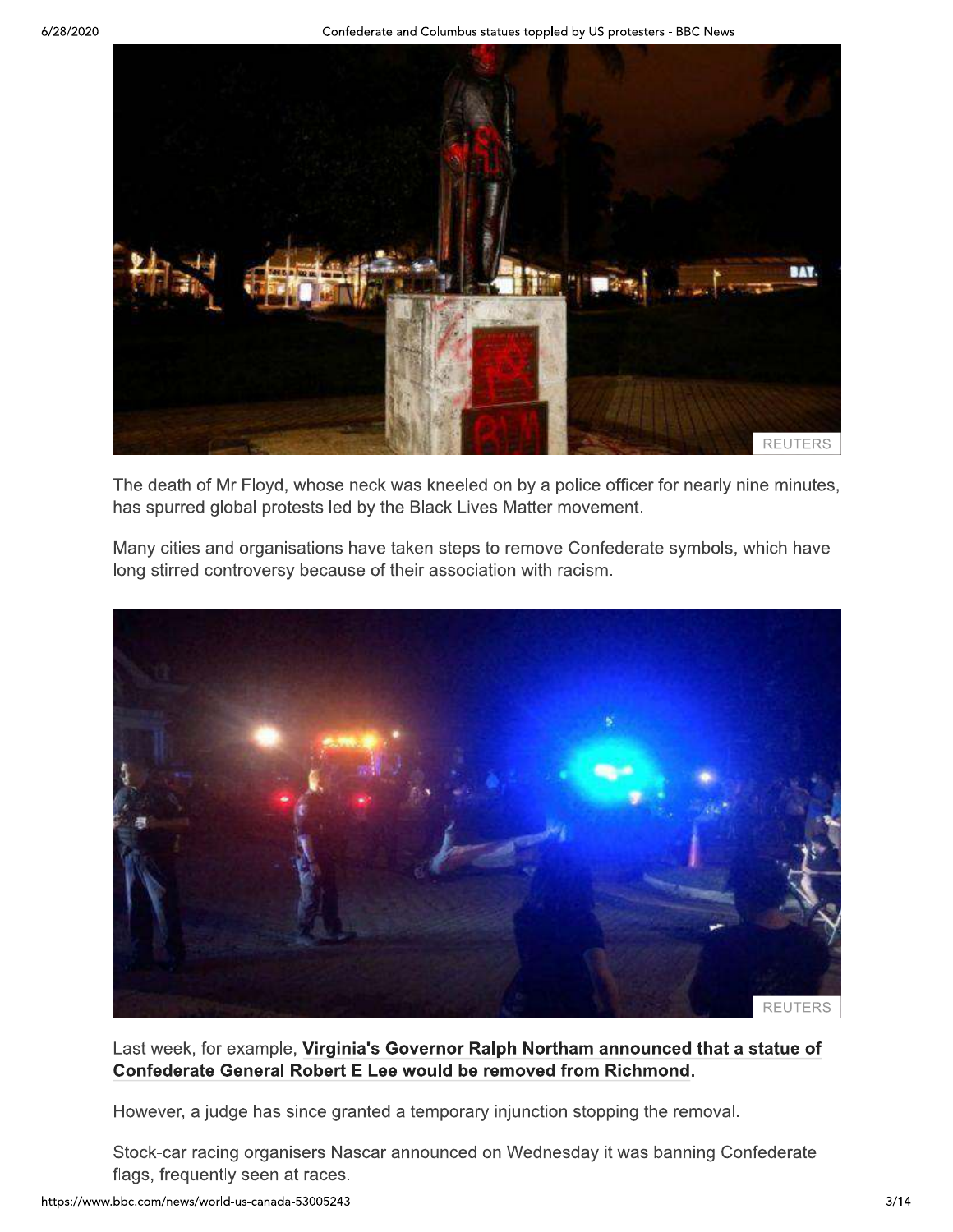US President Donald Trump has meanwhile rejected calls to rename military bases named after Confederate generals, saying they remain part of America's heritage.

- Seven solutions to US police problems
- **What Trump states make of unrest**  $\blacksquare$
- Why US protests are so powerful this time

He tweeted: "The United States of America trained and deployed our HEROES on these Hallowed Grounds, and won two World Wars. Therefore, my Administration will not even consider the renaming of these Magnificent and Fabled Military Installations."

On Wednesday, Mr Trump renewed threats to take federal action against local protesters occupying public spaces.

In a pointed exchange on Twitter, Mr Trump demanded that the mayor of Seattle "take back your city" from protesters, whom he called anarchists and domestic terrorists.

In a tweet of her own, Mayor Jenny Durkan responded that Mr Trump could make everyone safe by going back to his White House bunker.

A similar backlash against statues of slave owners has been seen in the UK since Mr Floyd's death.

Black Lives Matter demonstrators tore down a statue of slave trader Edward Colston and threw it into a harbour during a protest in the city of Bristol on Sunday.

On Thursday, Bristol City Council said it had retrieved the statue, which will be taken to a secure location before becoming a museum exhibit.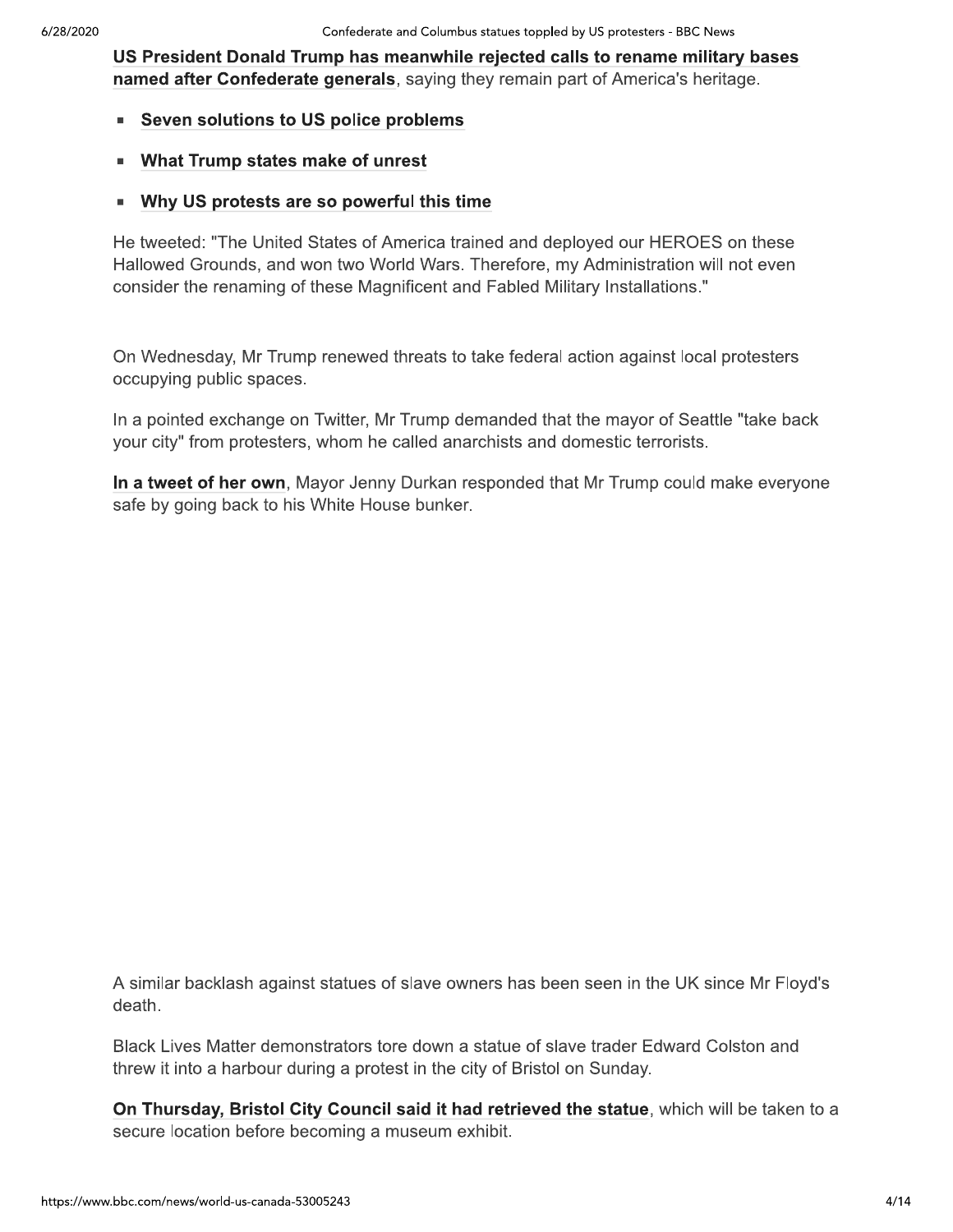Earlier this week, a statue of noted slaveholder Robert Milligan was removed from outside the Museum of London Docklands.

And, during a Black Lives Matter protest in London last weekend, a statue of Sir Winston Churchill in Parliament Square was sprayed with graffiti.

More on George Floyd's death

- VIEWPOINT: Tipping point for racially divided nation
- WATCH: 'This is why we are protesting' ×,
- TIMELINE: Recent black deaths at hands of police  $\blacksquare$
- BACKGROUND: Five pieces of context to understand the protests
- **CRIME AND JUSTICE: How are African Americans treated?**

# **Related Topics**

**Removal of Confederate monuments and memorials** 

**United States** 

Virginia

**Share this story About sharing**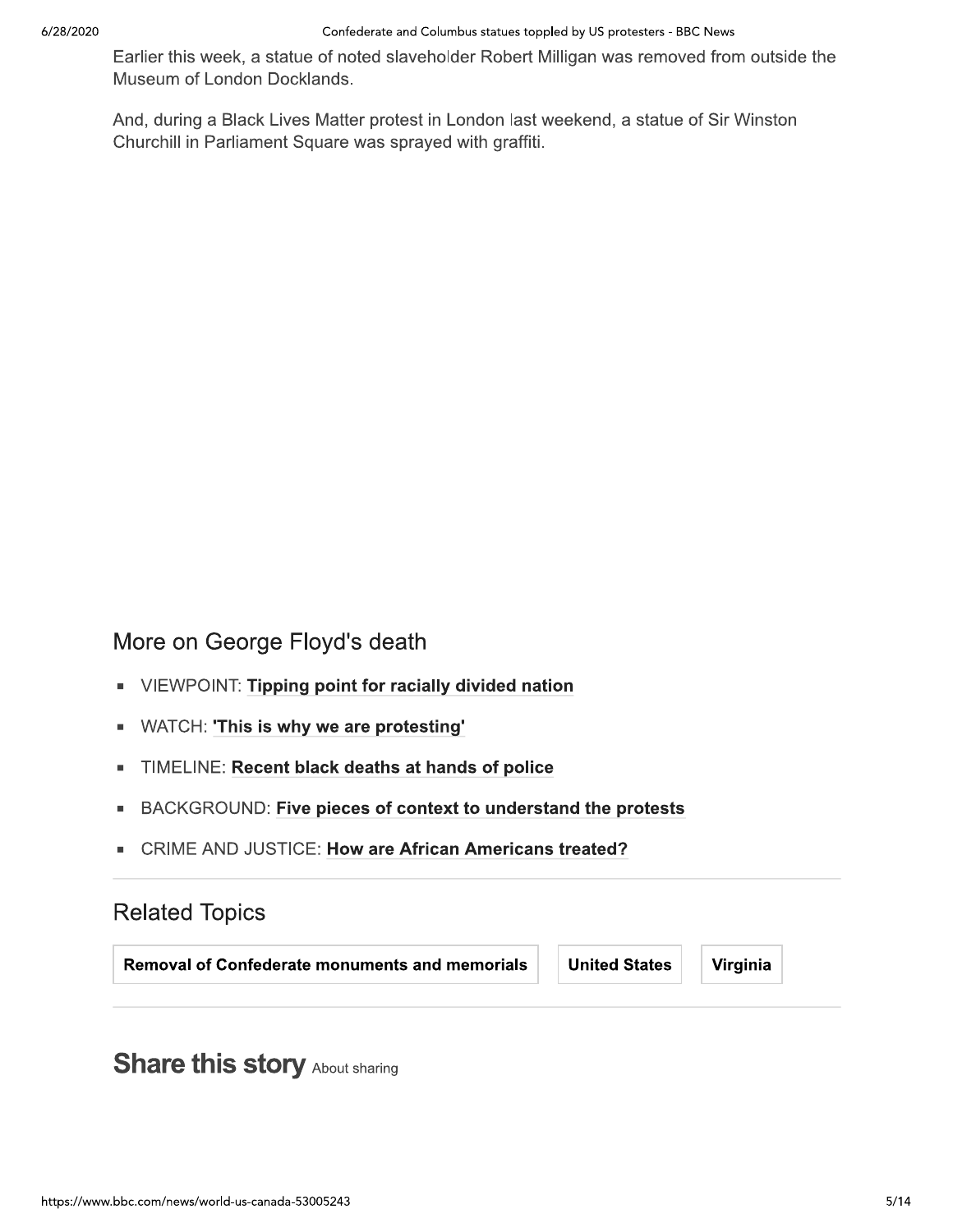# Confederate and Columbus statues toppled by US protesters - BBC News<br>
More on this story<br>
Trump rejects calls to drop Confederate base names<br>
11 June 2020<br>
Robert E Lee statue: Virginia governor announces removal of monume

Trump tweets clip of supporter yelling 'white power'<br>28 June 2020 | US & Canada

28 June 2020 | US & Canada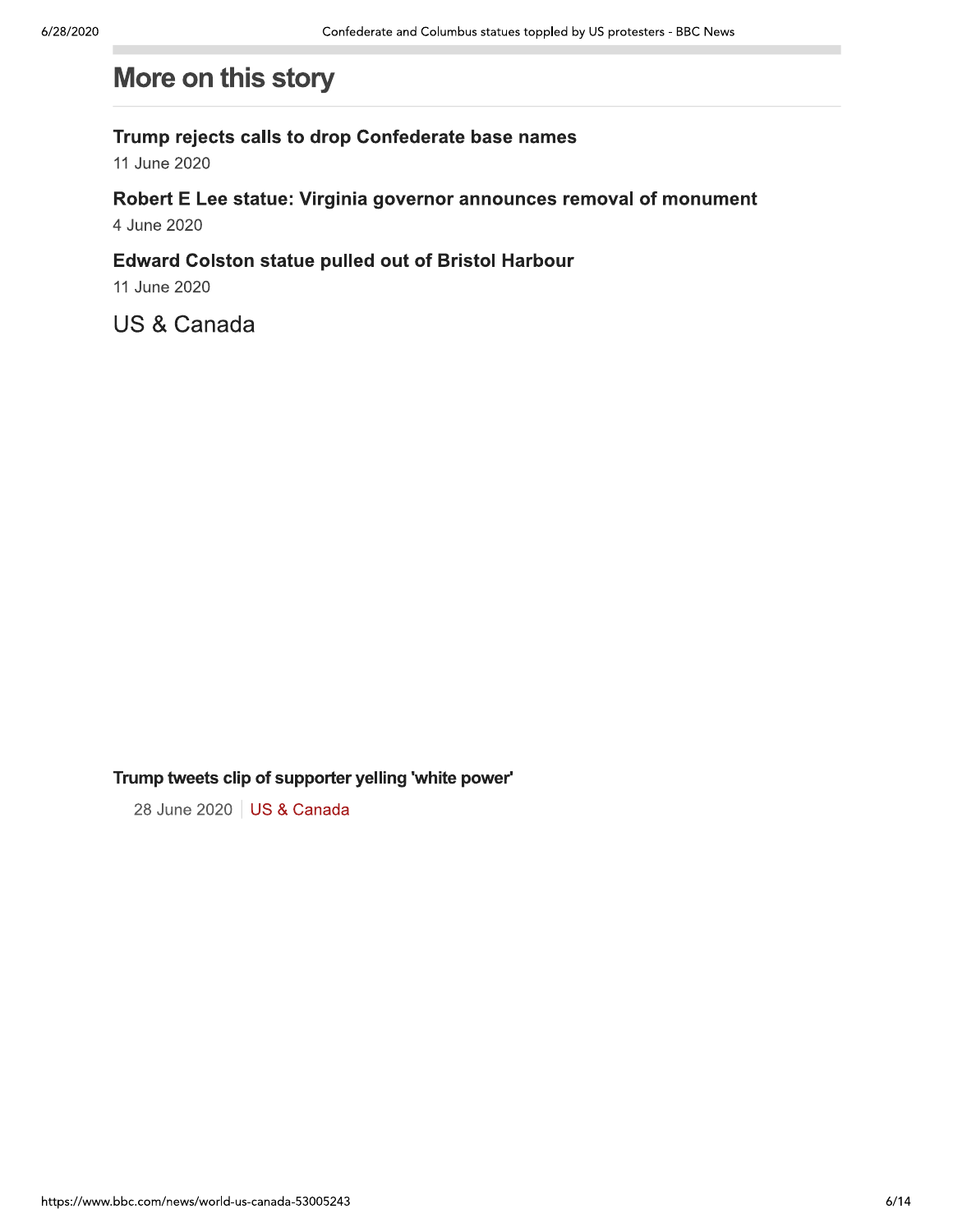## States re-impose curbs as US virus cases pass 2.5m

28 June 2020 | US & Canada

# Boeing set for critical 737 Max flight tests

28 June 2020 | Business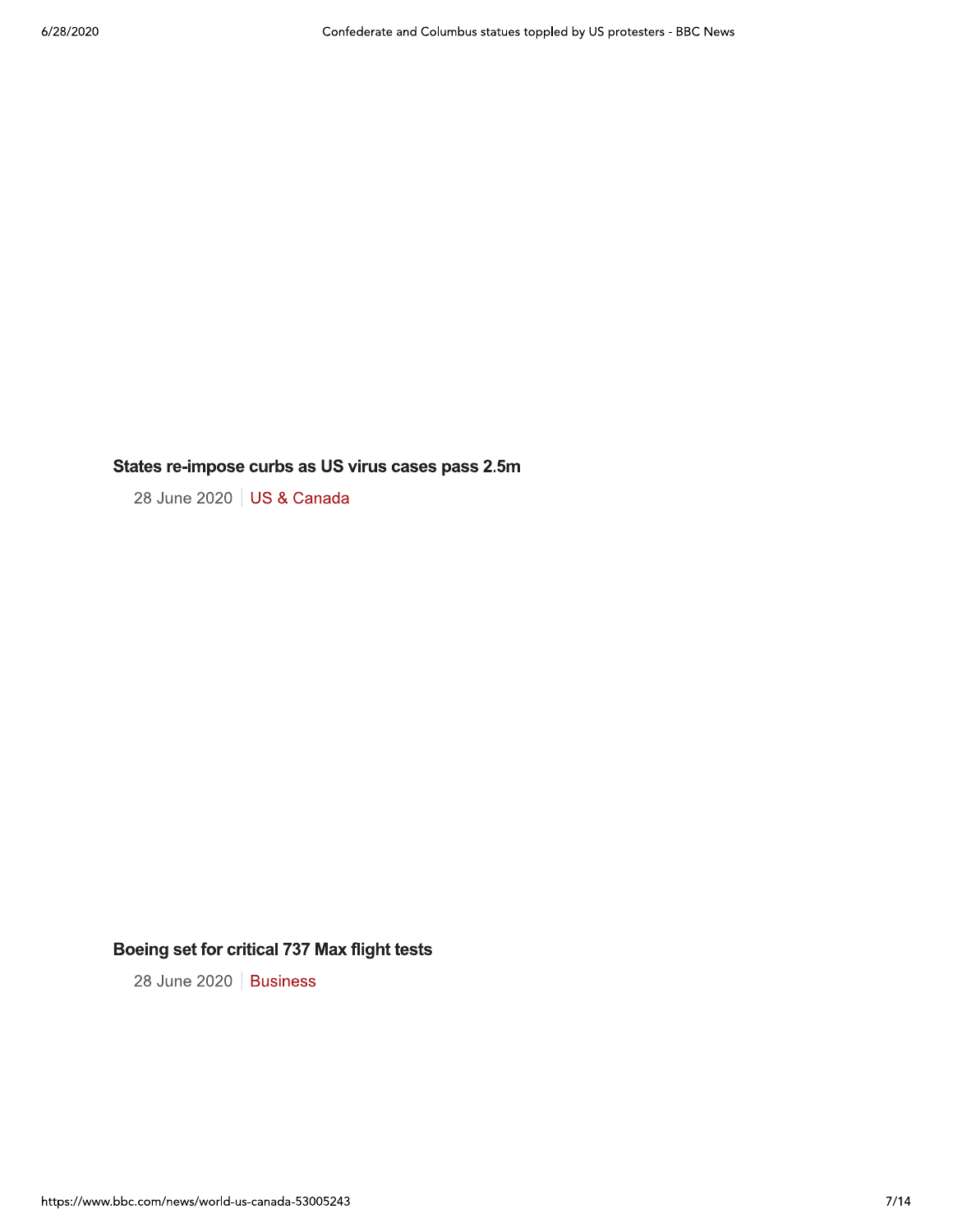# **Top Stories**

### Number of virus infections tops 10m worldwide

More than 10 million people have been infected and nearly 500,000 have died, latest figures show.

8 hours ago

### UK 'on knife edge' ahead of lockdown easing

41 minutes ago

### Trump tweets clip of supporter yelling 'white power'

1 hour ago

# **Features**



**Postcards from a Covid-America**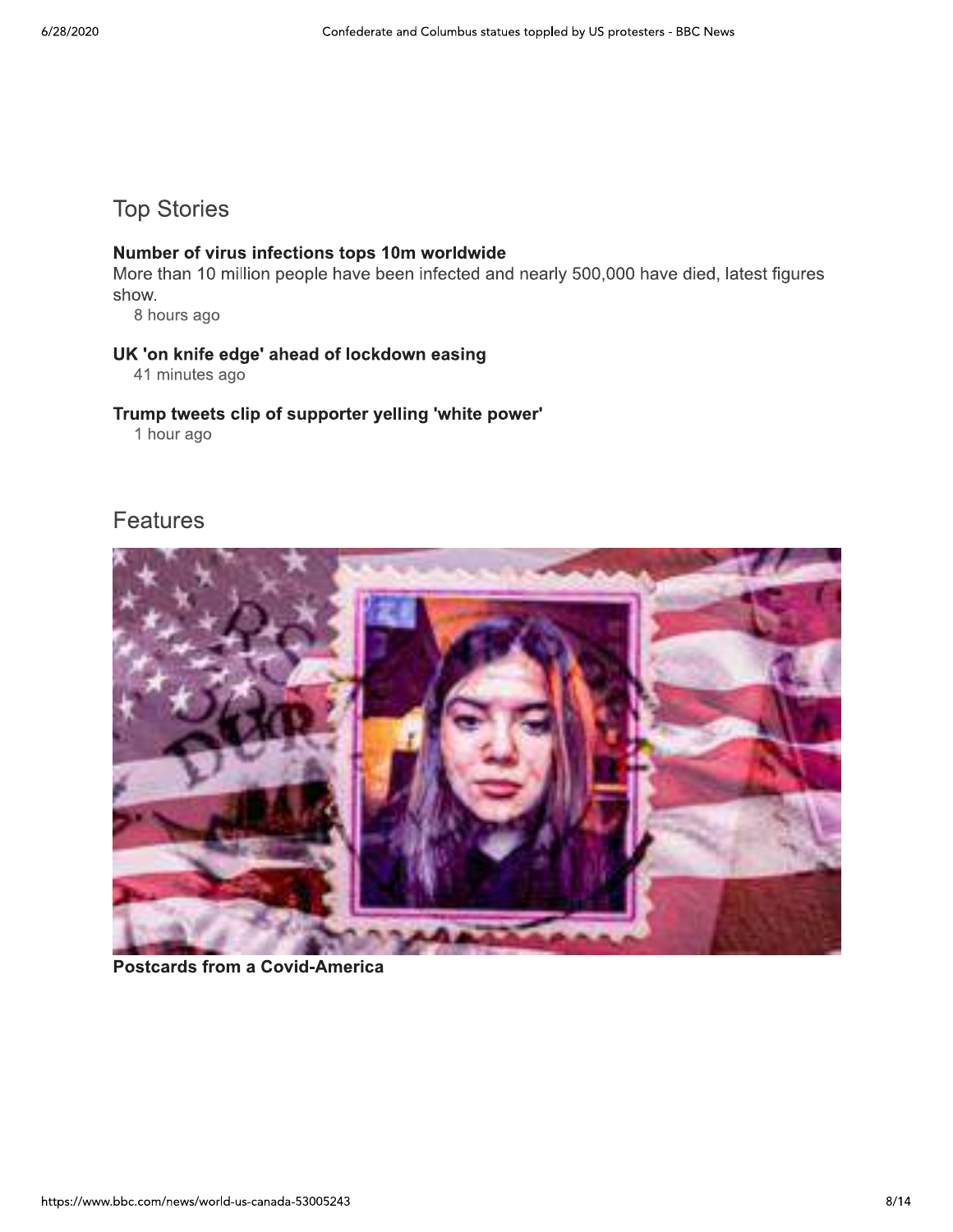

'The love letter that helped me flee my country'



The man who documented China's cultural revolution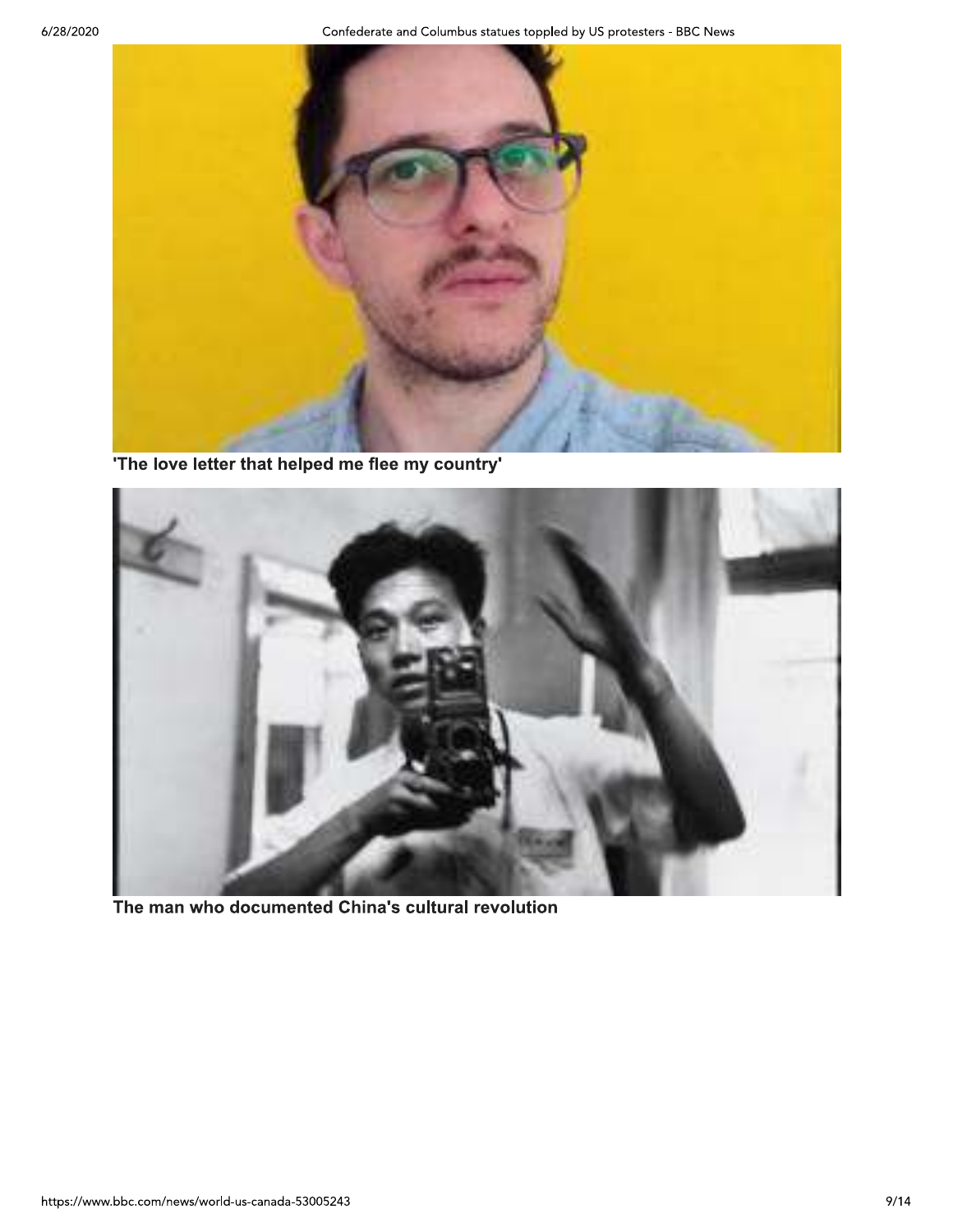

Delhi 'wasted' lockdown to become Covid hotspot



Being black in business is being 'on your own'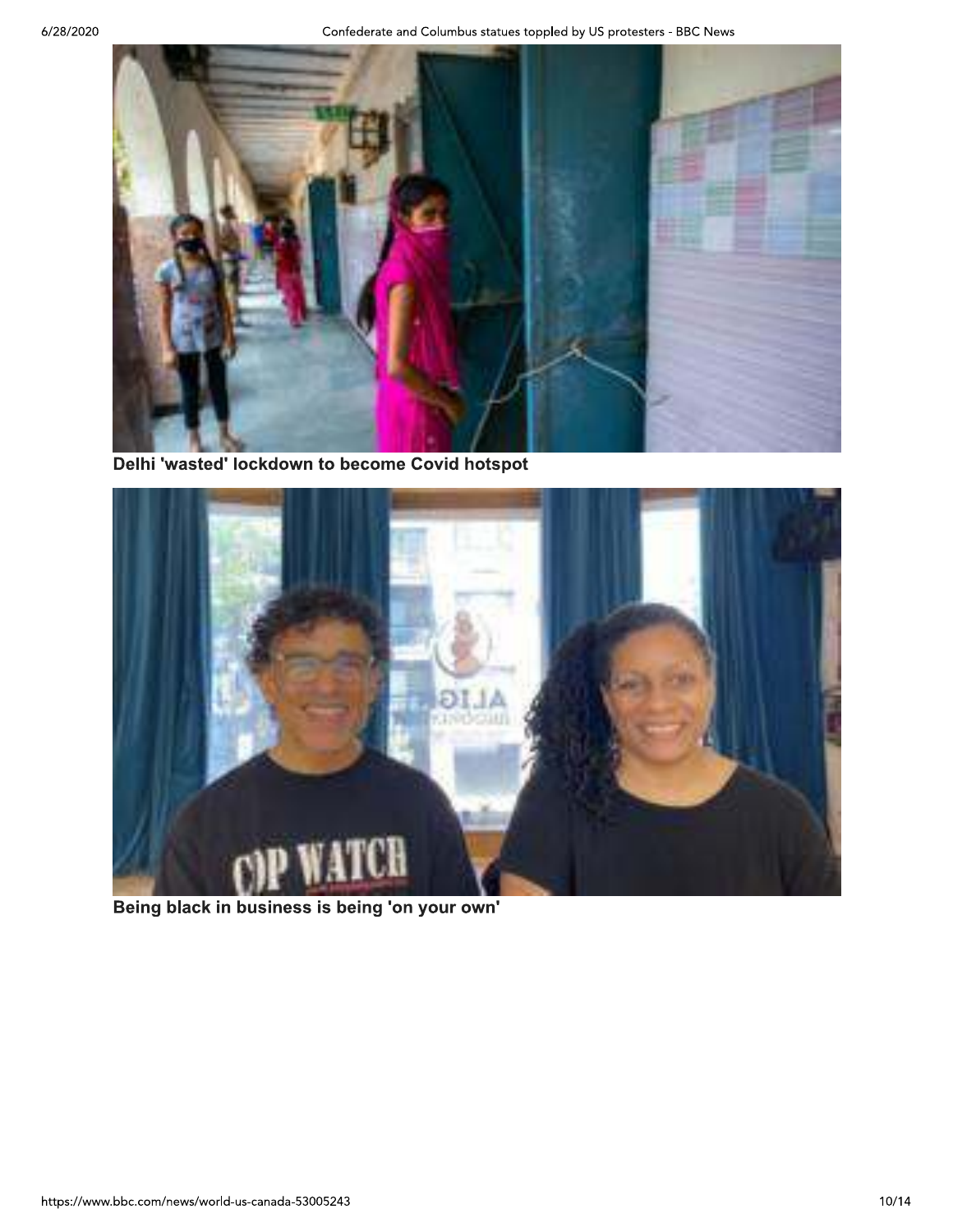

How a populist imam is shaking up Mali's politics



The revolutionary idea reshaping Dutch society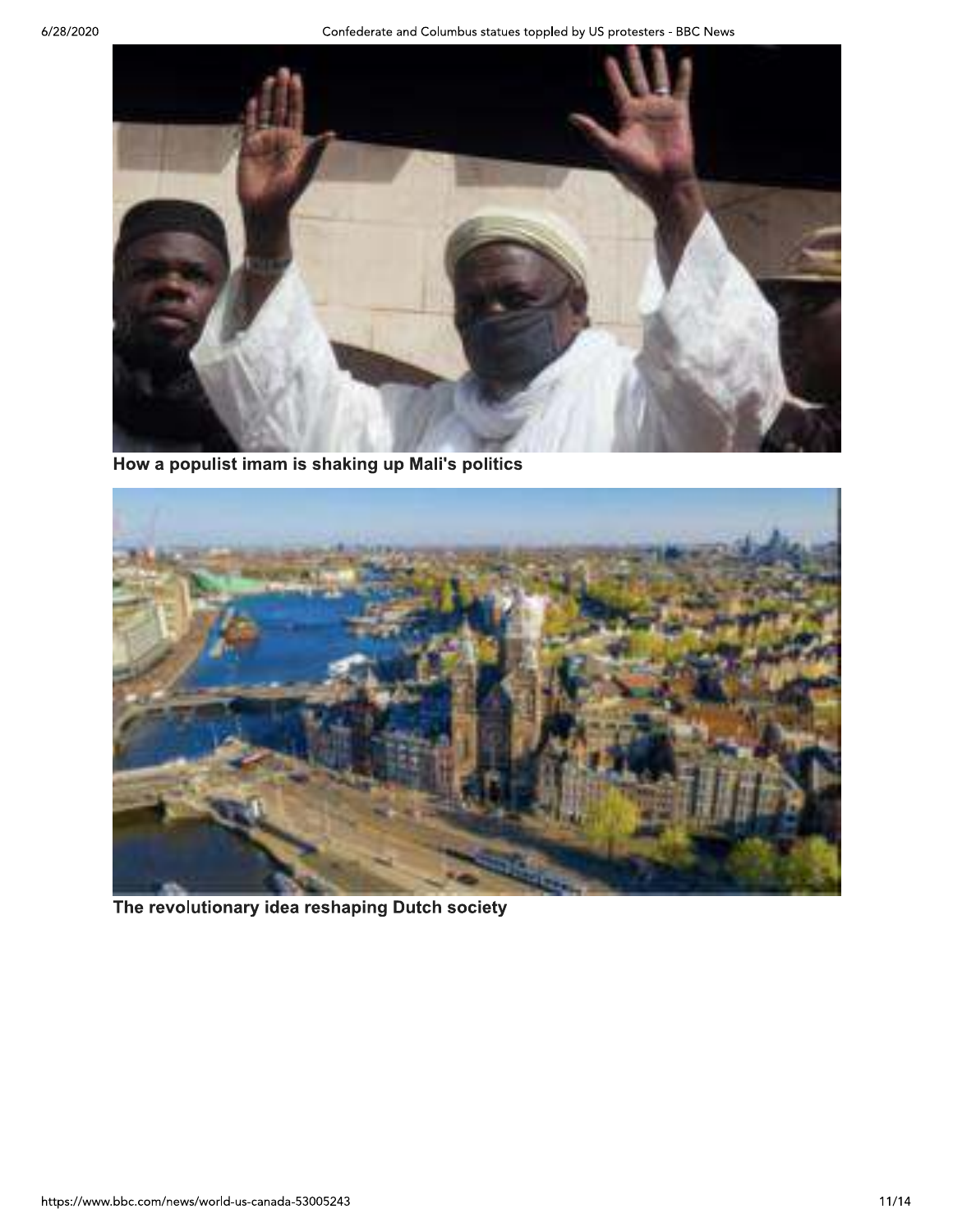Confederate and Columbus statues toppled by US protesters - BBC News



Paul Weller: 'People weren't ready for my house record'



Your pictures on the theme of 'walking'

Elsewhere on the BBC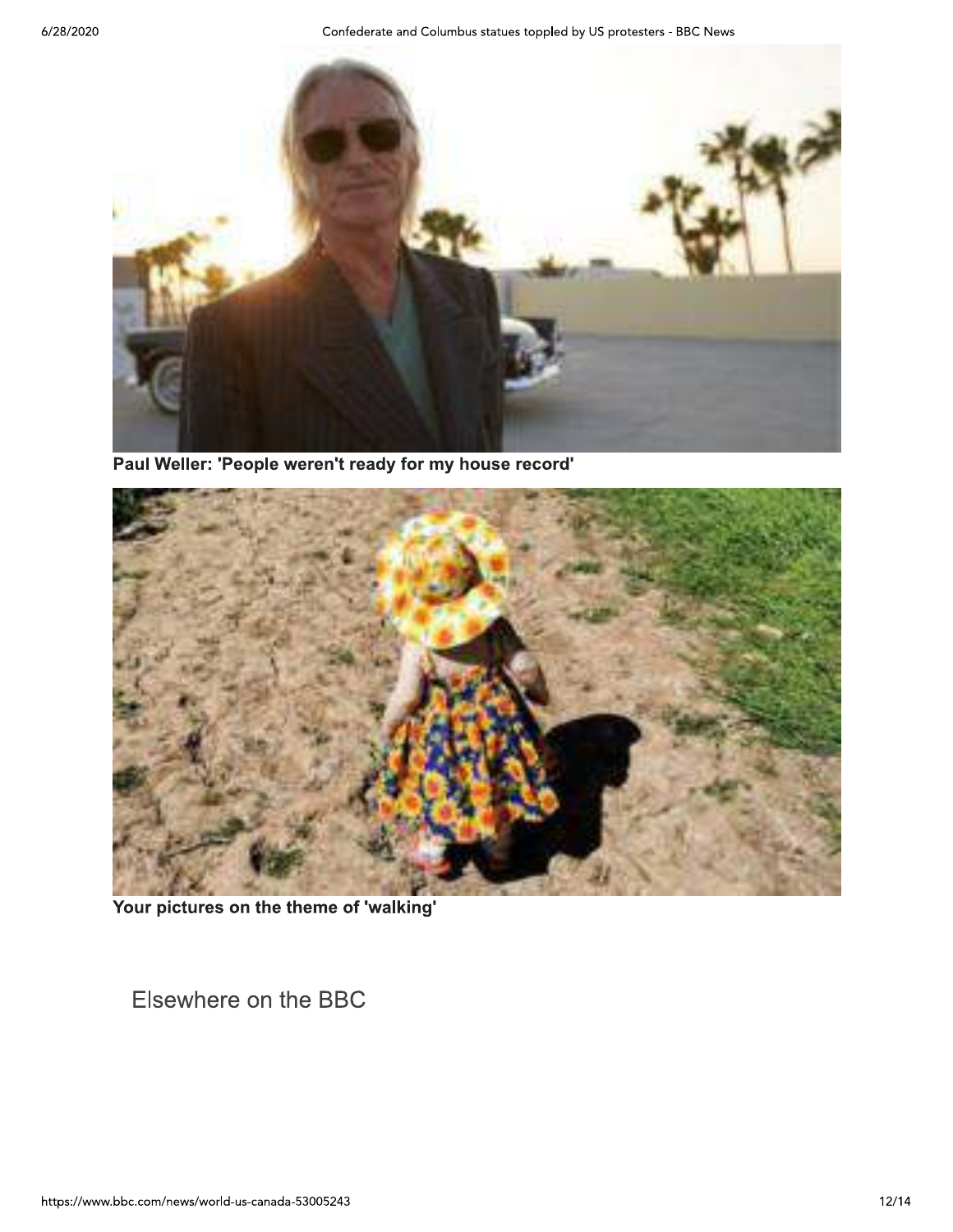

**Football phrases** 15 sayings from around the world

# **Most Read**

| Trump retweets video of supporter shouting 'white power'                            |              |
|-------------------------------------------------------------------------------------|--------------|
| Coronavirus: UK 'on knife edge' ahead of lockdown easing,<br>scientist warns        | $\mathbf{2}$ |
| Coronavirus: Leicester 'could be locked down' says home<br>secretary                | 3            |
| Boeing set for critical 737 Max flight tests                                        | 4            |
| Two illegal street parties in London closed down by police                          | 5            |
| Coronavirus: PM 'will not return to austerity of 10 years ago'                      | 6            |
| Rolling Stones warn Trump not to use their songs - or face legal<br>action          | 7            |
| Coronavirus: Florida and Texas reverse reopening as US cases<br>pass 2.5m           | 8            |
| Rebecca Long-Bailey: Ed Miliband says Labour left-wingers are<br>not facing 'purge' | 9            |